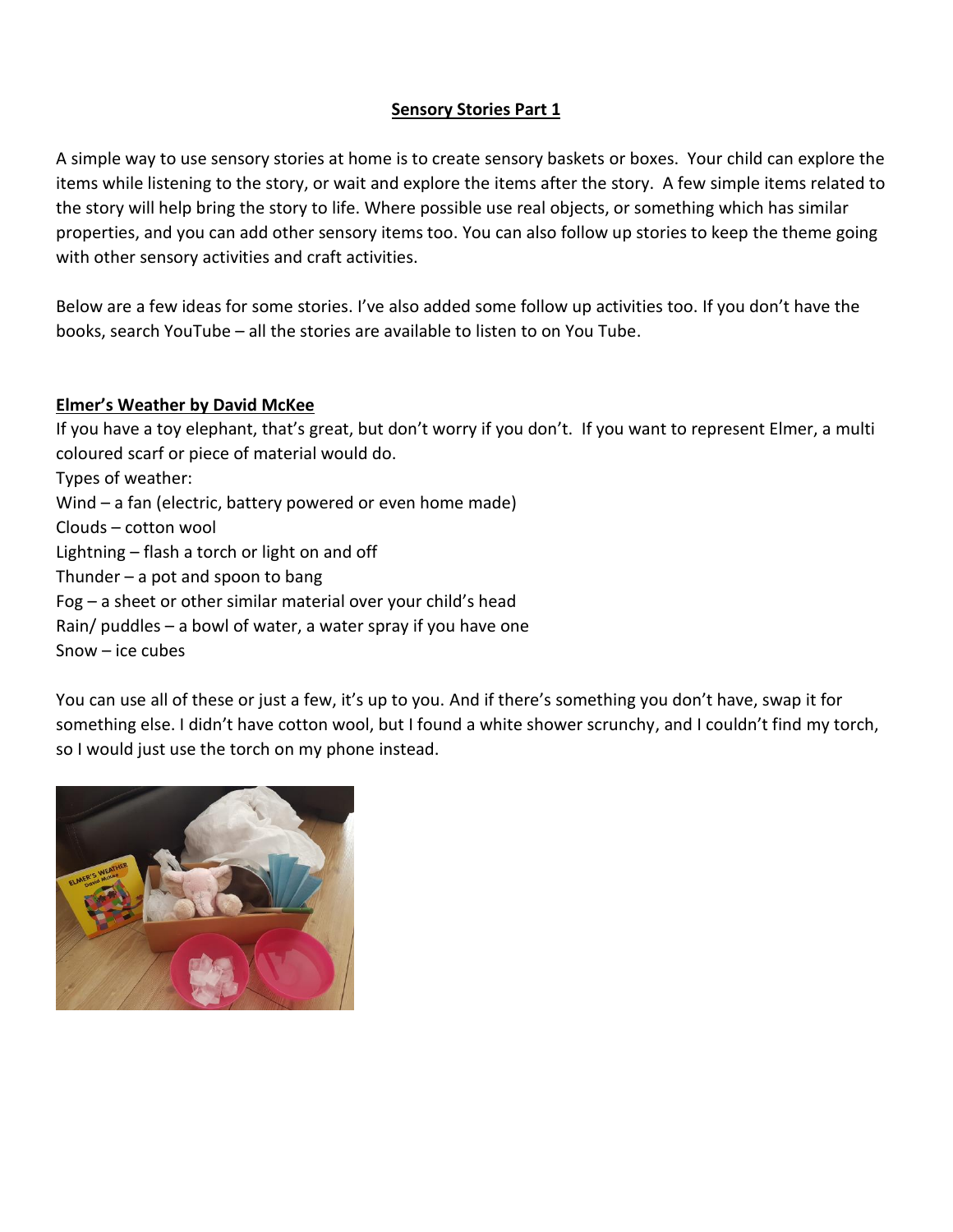Your child could create their own Elmer the Elephant picture afterwards. There's a template you can print at the end of this document.



# **Aliens Love Underpants by Claire Freedman and Ben Cort**

This can be a very simple story box. You could explore lots of underpants if you want. If you'd rather not use actual pants, then lots of different scarves, pieces of material etc would do – choose different colours, textures and patterns.

You could also add in some alien sound effects or alien toys – search you tube for alien sound effects. I didn't have an alien toy, so I went for the closest things I could find - BB8 from Star Wars!

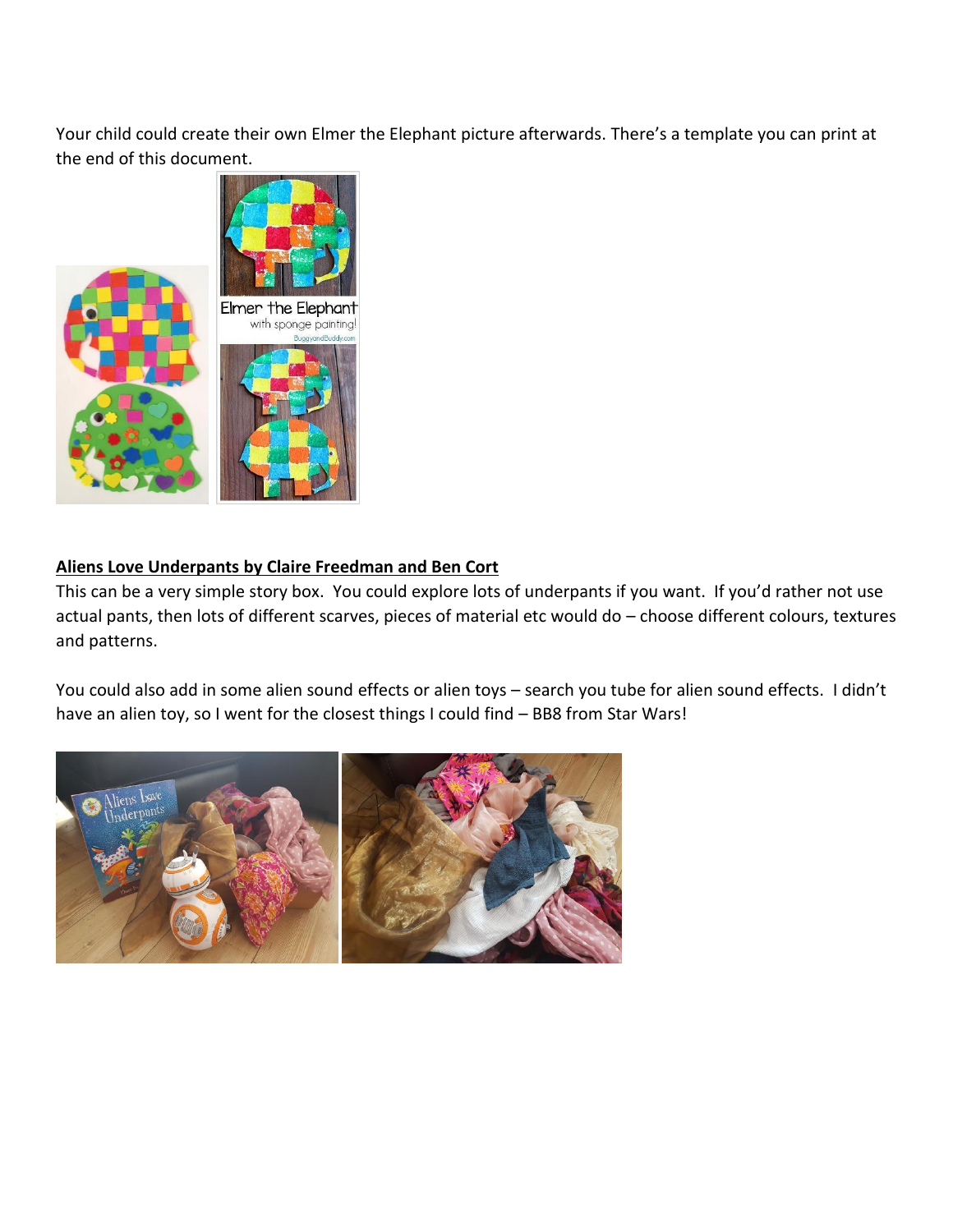Your child could create their own alien by printing with paint and bubble wrap, or they could make their own play doh aliens.

**BUBBLE WRAP ALIENS** 



# **Night Monkey, Day Monkey by Julia Donaldson**

The simplest way to make this story sensory is to focus on the theme of light and dark. The first half of the story takes place at night, the second half takes place during the day. Listen to the first part of the story under a blanket, with a torch for the moon and fairy lights for fireflies. Remove the blanket for the second part of the story, and use the torch to make shadows.

This would be enough but if you want to add anything else, here are some more ideas:

You can add sound effects from You Tube if you want – frogs, monkeys, parrots.

Other sensory items you could add are feathers, a hot water bottle for the sun, coloured material or scarves for butterflies and a banana.

You can use as many or as little as you want. Again, use what you have. My daughter's tent is up so I decided to use that with fairy lights and a black scarf for night time!



What about making some banana bread too! <https://www.cookingwithmykids.co.uk/easy-banana-bread/>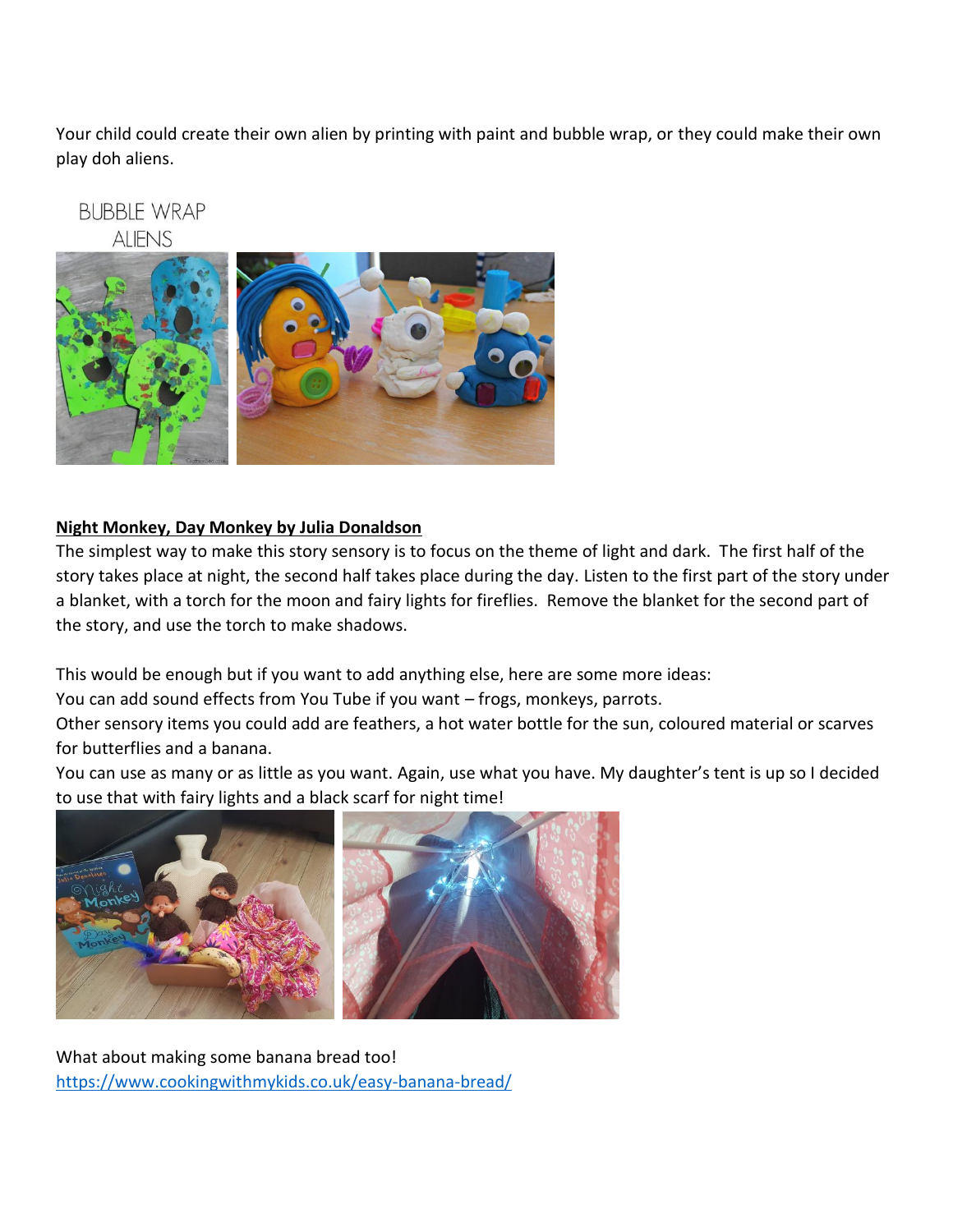# **Hamilton's Hats by Martine Oborne and Axel Scheffler**

A very simple story box for Hamilton's Hats is to explore and try on a selections of hats. Any kind of hats you can find – wooly hats, sunhats, paper hats, dressing up hats, helmets etc. Anything you can find.



Your child could make their own hat too.